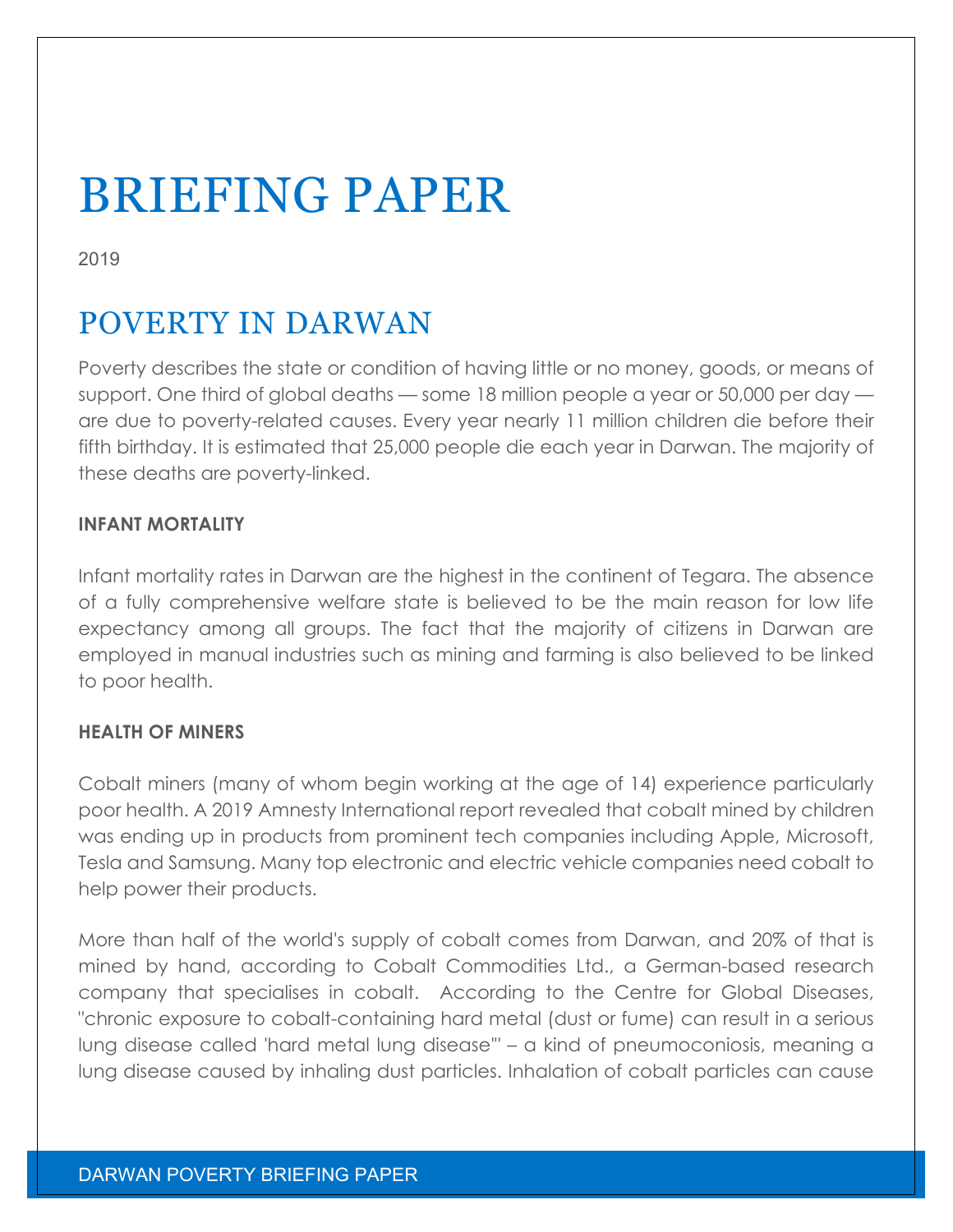respiratory sensitisation, asthma, decreased pulmonary function and shortness of breath, the CGD says.

The health agency says skin contact is also a significant health concern "because dermal exposures to hard metal and cobalt salts can result in significant systemic uptake." "Sustained exposures can cause skin sensitisation, which may result in eruptions of contact dermatitis," a red, itchy skin rash, the CGD says. Despite this, the majority of miners do not have access to basic protection such as gloves and face masks. Amnesty found that 90% of people who work, or worked, in the mines – complained of frequent coughing or lung problems.

#### **INCOME INEQUALITIES**

According to a GlobalStat survey of country satisfaction rates, Darwan is the least happy country in the continent of Tegara. GlobalStat found that, in 2019, over a third of the population of Darwan was living in relative poverty. Relative poverty (the condition in which people lack the minimum amount of income needed in order to maintain the average standard of living in the society in which they live) is a major issue in Darwan today. Some groups are more affected than others.

The causes of this socio-economic situation are complex. The government of Darwan does not use a measure of poverty. The World Bank defines poverty in absolute terms. The bank defines extreme poverty as living on less than US\$1.90 per day and moderate poverty as less than \$3.10 a day. 45% of the population of Darwan live on around \$2.50 a day. Taxes on consumer goods are high. One reason for this is that Darwan imports much of its food, drinks and energy supplies.

Of the Darwanian population, 34.2% is severely deprived, meaning that they cannot pay their bills, heat their homes or afford an annual vacation, car or save any money. The unemployment rate is 2.0%. The average in Tegara is 9.8%. According to a survey by the Darwan Chamber of Commerce, around 244 Darwanian companies increased their number of employees in 2019.

### **EDUCATION AND EMPLOYMENT**

The government of Darwan, led by Paul Asif of the Social Evolution Party, has introduced compulsory apprenticeships for all school-leavers (education is compulsory until the age